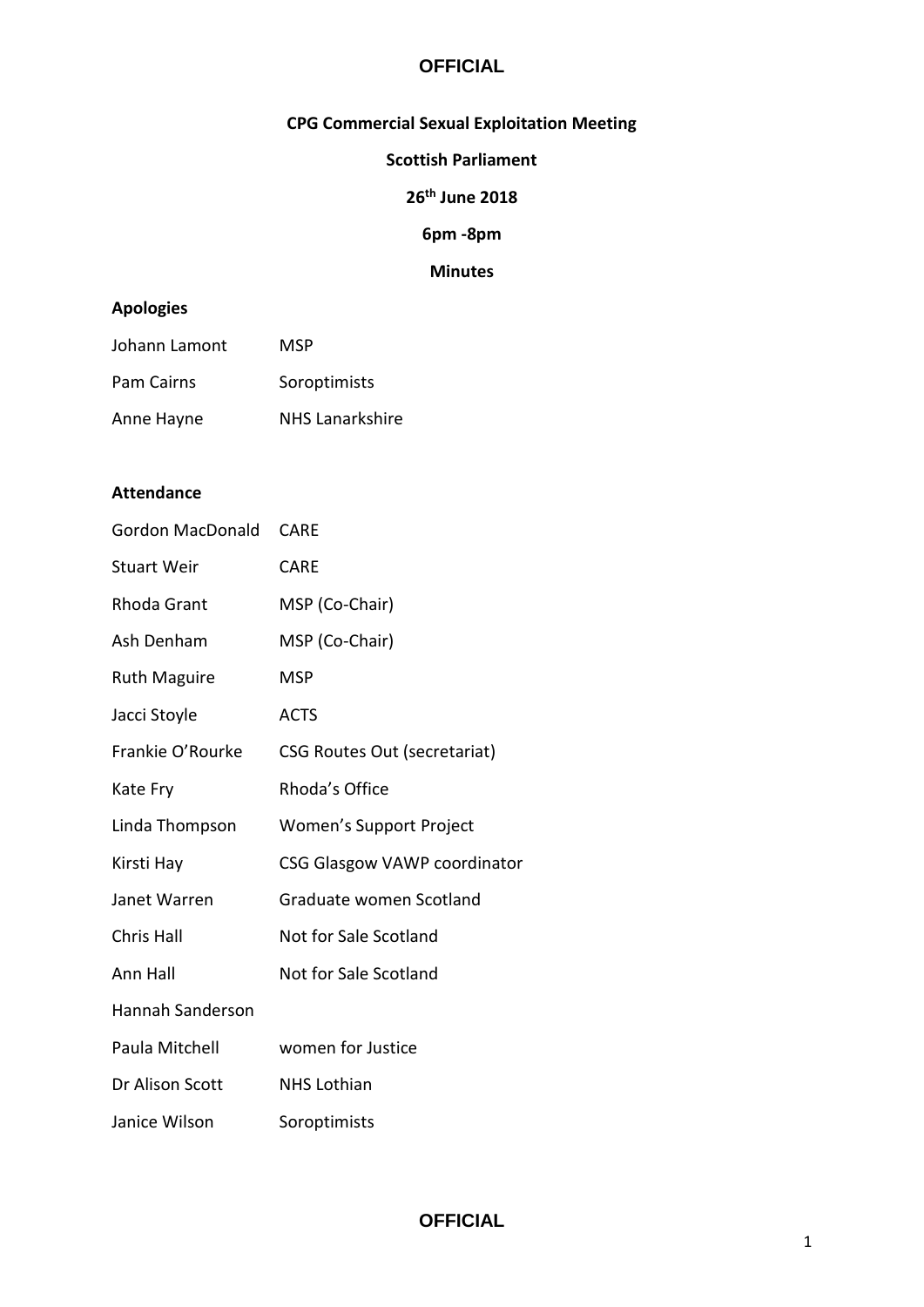| Sally Trethewie |                             |
|-----------------|-----------------------------|
| Susan Moffat    | individual                  |
| Shairi Bowes    | Scottish Women's Convention |
| Jo Zawadzka     | Zero Tolerance              |

### **Agreeing the Minutes of the previous meeting**

Rhoda opened the meeting and asked if the group could agree the Minutes of the previous meeting. Jacci Stoyle agreed the minutes. There were no matters arising.

### **Presentation by Kirsti Hay**

Kirsti Hay the Glasgow violence against women coordinator gave a presentation on the results of a Glasgow CSE brief scoping exercise commission by the partnership in 2017. This generated some discussion with the group regarding legislation in general and legislation regarding other form of violence against women and the judiciary. The group felt it may be useful for the CPG to write to the judiciary regarding increasing their awareness on the topic. Kirsti informed the group that Ayrshire had also commissioned a similar scoping exercise who we could potentially invite to the group upon completion later in the year.

### **MSP updates**

Ash Denham informed the group that there were changes being made at cabinet level. It had already been announced that Humza Yousaf had been appointed Cabinet Secretary for Justice and that more announcements would be made in the coming days.

### **Equally Safe Delivery Plan**

Linda Thompson from the women's support project highlighted some changes that have been made to the Equally Safe Strategy and latterly the delivery plan since it was created in 2014.

### *2014:*

*"The different forms of violence against women will demand specific interventions and these will be explored further as part of the development of outcomes and actions resulting from this strategy. For example we would expect to work with others to reduce the demand for Commercial Sexual Exploitation (CSE) and ensure that women working in this area have other options than being driven into this work as a*

# *result of poverty, substance abuse or manipulation by abusive partners." (pg 24)*

### *2016:*

*"The different forms of violence against women will demand specific interventions and these will be explored further; for example, we will work with others to develop thinking around Commercial Sexual Exploitation and ensure that women working in this area are protected* 

## **OFFICIAL**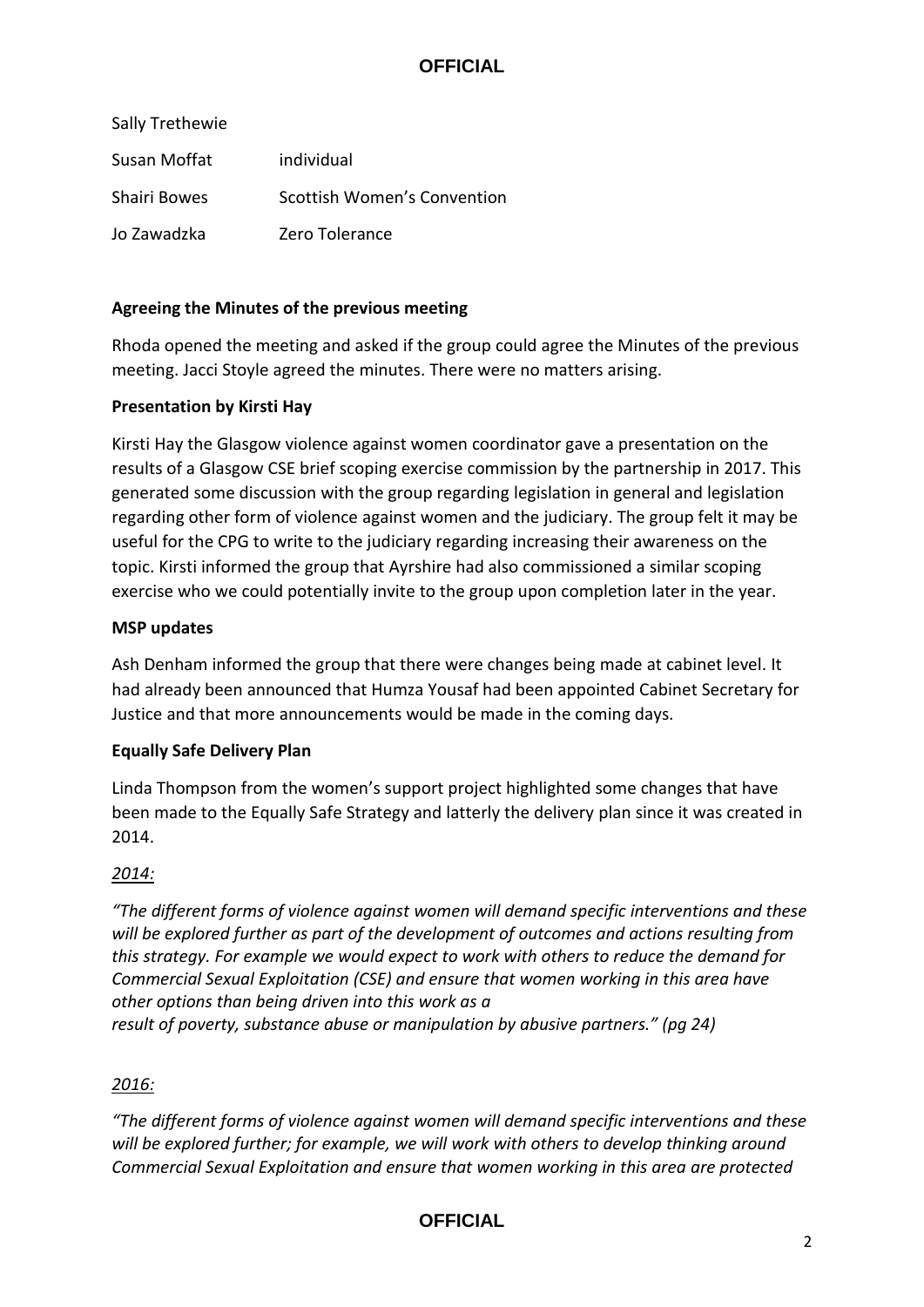*from violence and abuse, and supported to exit situations where they are being sexually exploited for commercial purposes." (pg 38)*

### *Equally Safe delivery plan 2017:*

There was a draft which went out for consultation in 2017 and in it there were 2 actions for CSE:

- *Engage with stakeholders on the findings of research into the evidence as to the impact of criminalising the purchase of sex. Over 2017 – Scottish Government*
- *Commission a mapping of exit routes, to inform guidance to public and third sector organisations on how to support women experiencing commercial sexual exploitation including prostitution - Summer 2017 Scottish Government*

It was also planned *– "To ensure that we strengthen our efforts to tackle commercial sexual exploitation, we'll establish a multi-agency group to develop steps designed to reduce the harms associated with this kind of violence, support women to exit and tackle holistically the issues that can lead to someone becoming exploited in this way."*

## Analysis of consultation responses to Equally Safe delivery plan 2017:

*"Many responded to that draft's consultations and it was highlighted that a lot of respondents felt that CSE was not given enough of a focus and priority. A recurring criticism was that the delivery plan focussed too much on domestic abuse, and did not mention other forms of violence against women enough, this was particularly the case at priority 4."*

*Some respondents felt that reference to specific forms of violence were missing, and called for the inclusion of Commercial Sexual Exploitation (CSE) (including prostitution and internet pornography), honour based violence, childhood sexual abuse, and stalking." (pg 12)*

"Areas where it was felt that funding was required included: to support actions taking place *in schools and colleges and in the community; the rolling out of the "Safe and Together" model; supporting Multi-Agency Risk Assessment Conferences (MARACs); appropriately supporting and funding organisations and workforces involved in early intervention and prevention work; providing funding for projects across Scotland so that access to services is not a "postcode lottery"; to increase participation; and providing and funding specialist services to support women exiting prostitution." (pg 15)*

# The final Equally Safe delivery plan launched Nov 2017 now has only one action on CSE at 3.12

"Commission a mapping of existing specialist support for those experiencing commercial sexual exploitation, to better understand current coverage and good practice."

There was some discussion from the group regarding how changes are made and how the Joint strategic board are notified/involved in any changes being made.

## **OFFICIAL**